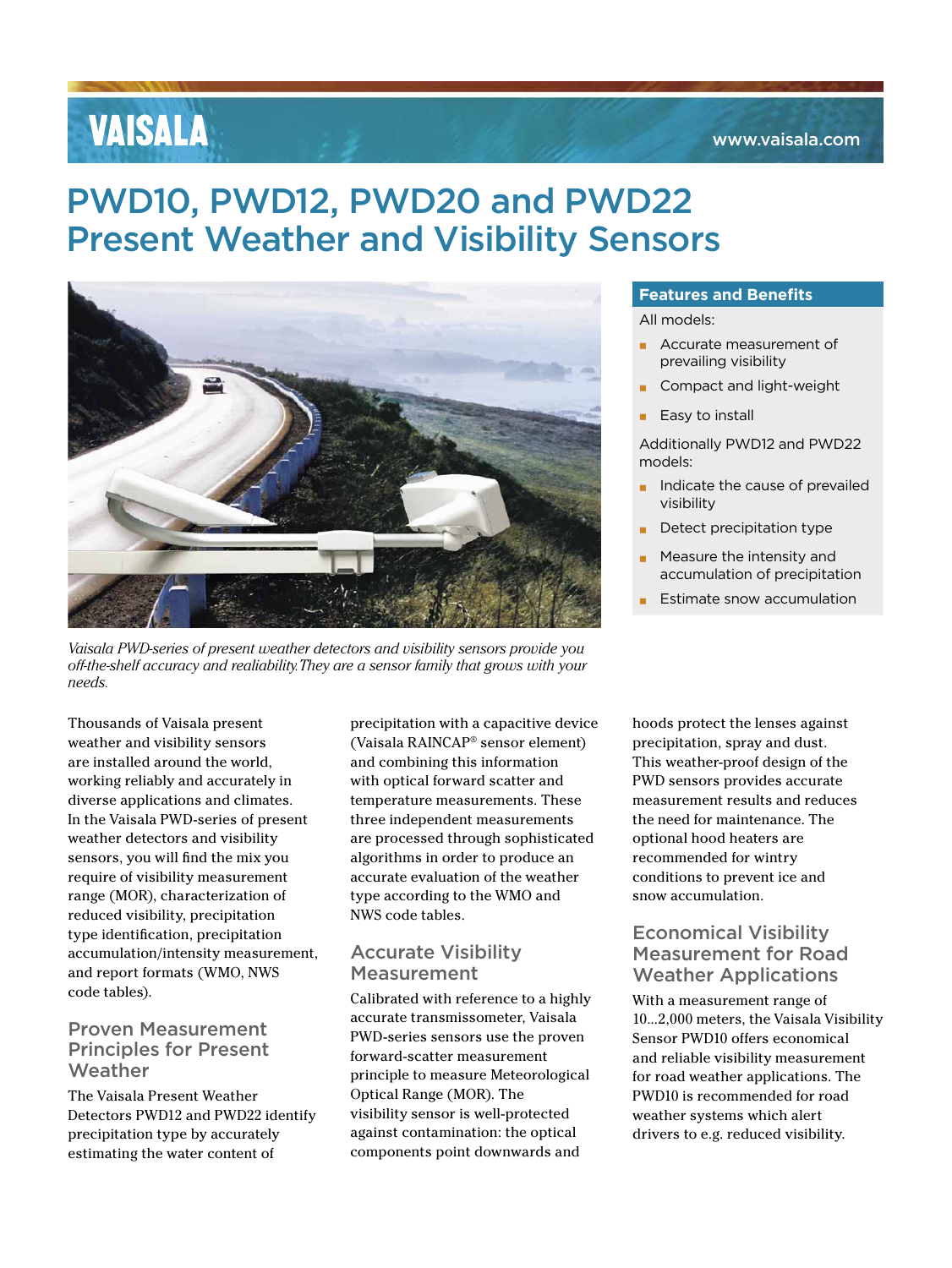# For Sophisticated Road Weather Applications

The Vaisala Present Weather Detector PWD12 provides accurate visibility and present weather measurement in the road environment, where low visibility is a serious safety hazard and significantly reduces traffic flow rates. With a visibility measurement range of 10...2,000 meters, the Vaisala Present Weather Detector PWD12 is ideal for road weather applications. The PWD12 also indicates the cause of reduced visibility to give you a full picture of weather conditions. Its ability to detect precipitation and identify precipitation type gives the road authority valuable information for the short-range planning of road maintenance operations.



*PWD12 is ideal for road weather applications.* 

*The Vaisala Present Weather Detector PWD22.*



*The PWD22 is recommended for Automatic Weather Observation Systems (AWOS).*

# For Meteorological and Aviation Applications

With a visibility measurement range of 10...20,000 meters, the Vaisala Present Weather Detector PWD22 is a two-in-one forward scatter visibility and present weather sensor. The PWD22 is recommended for automatic weather stations (especially low-power AWSs) that are used for general meteorological and aviation applications.



The PWD22's ability to detect freezing precipitation makes it possible to issue warnings when the weather presents safety hazards for road and air traffic.

The PWD22 is equipped with two Vaisala RAINCAP® sensor elements to improve detection sensitivity during light precipitation events – even light drizzle is detected. The PWD22 also reports present weather in WMO METAR code format so it is easily integrated with AWOS systems.



*PWD-series sensors can be used in planning the road maintenance.*

# Wherever Visibility Measurement is Needed

With a measurement range of 10...20,000 meters, the Vaisala Visibility Sensor PWD20 offers long-range visibility measurement for diverse applications covering harbors, coastal areas, heliports, windmill parks – indeed, any locations or areas where visibility measurement is necessary.

# Easy Installation

PWD sensors are less than one meter long. All are compact, light-weight, come with a cable and connector for easy installation, and can be mounted in many ways on any existing mast.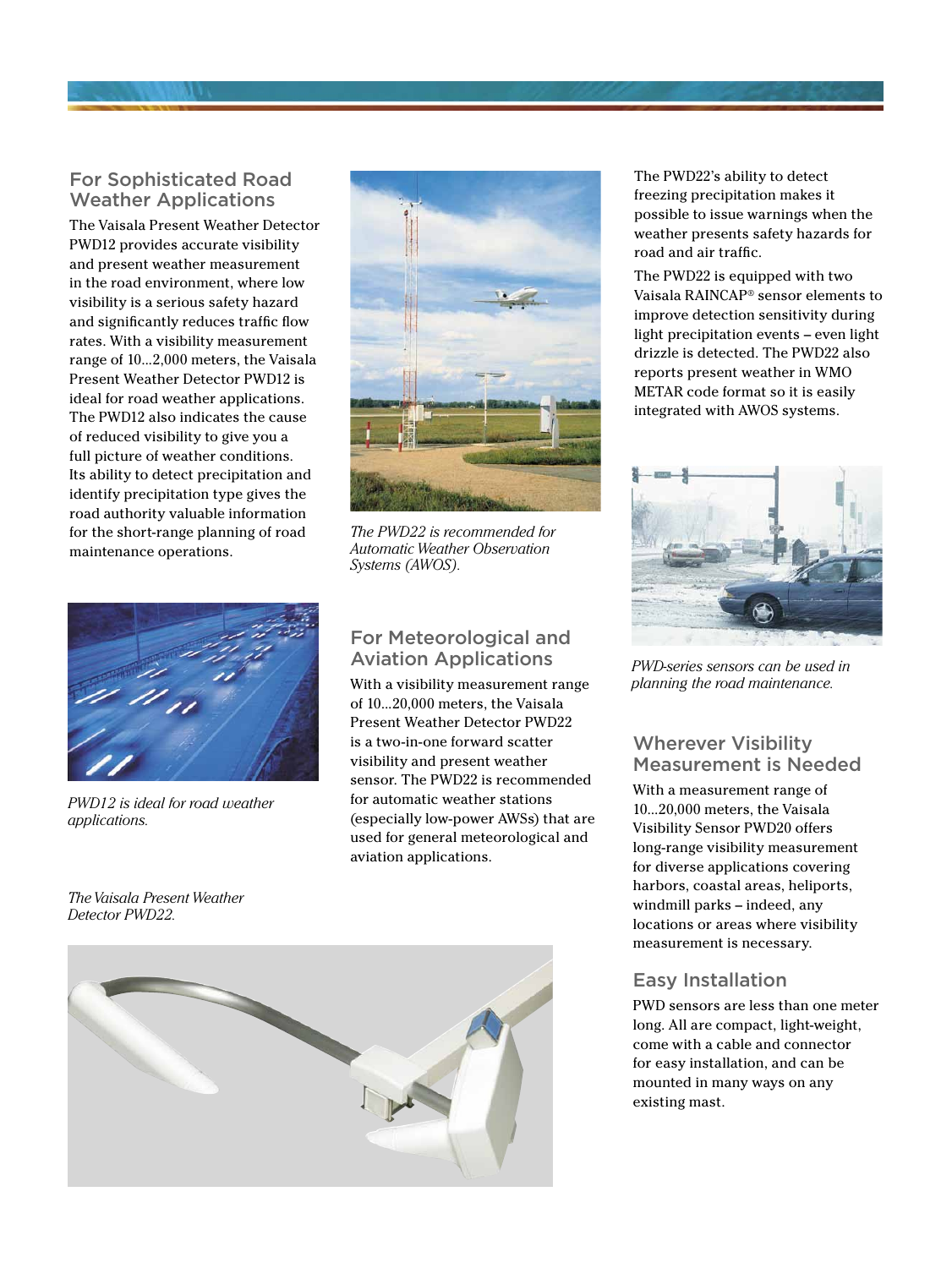Nothing to Report.

### Expandable Measurement **Capabilities**

The measurement capabilities of the Vaisala PWD-series sensors can be extended when your measurement needs grow. All PWD-series sensors can be economically upgraded to ensure that your PWD sensor gives full value for many years to come.

On a day like this, the Vaisala Present Weather Detector PWD22 can only report clear present weather and visibility to 20 km.

The PWD22 is a two-in-one forward scatter visibility and present weather sensor. It is ideal for automatic weather stations used for general meteorological and aviation applications.

In the Vaisala PWD-series of present weather and visibility sensors, you will find the mix you need of:

- Visibility measurement range (MOR)
- Characterization of reduced visibility
- Precipitation type identification
- Precipitation accumulation / intensity measurement
- Report formats WMO 4680 (SYNOP) and 4678 (METAR)

The Vaisala Present Weather Detector PWD10 is recommended for road weather systems, which alert drivers to e.g. reduced visibility, the PWD12 for sophisticated road weather applications that involve activities such as road maintenance planning.

The Vaisala Present Weather Detector PWD20 is recommended for measuring Visibility in other places such as harbors, coastal areas, heliports and windmill parks.

The measurement capabilities of the Vaisala PWD-series sensors can be extended when your measurement needs grows.

All PWD-series can be economically upgraded to ensure that your PWD sensor gives full value for many years to come.